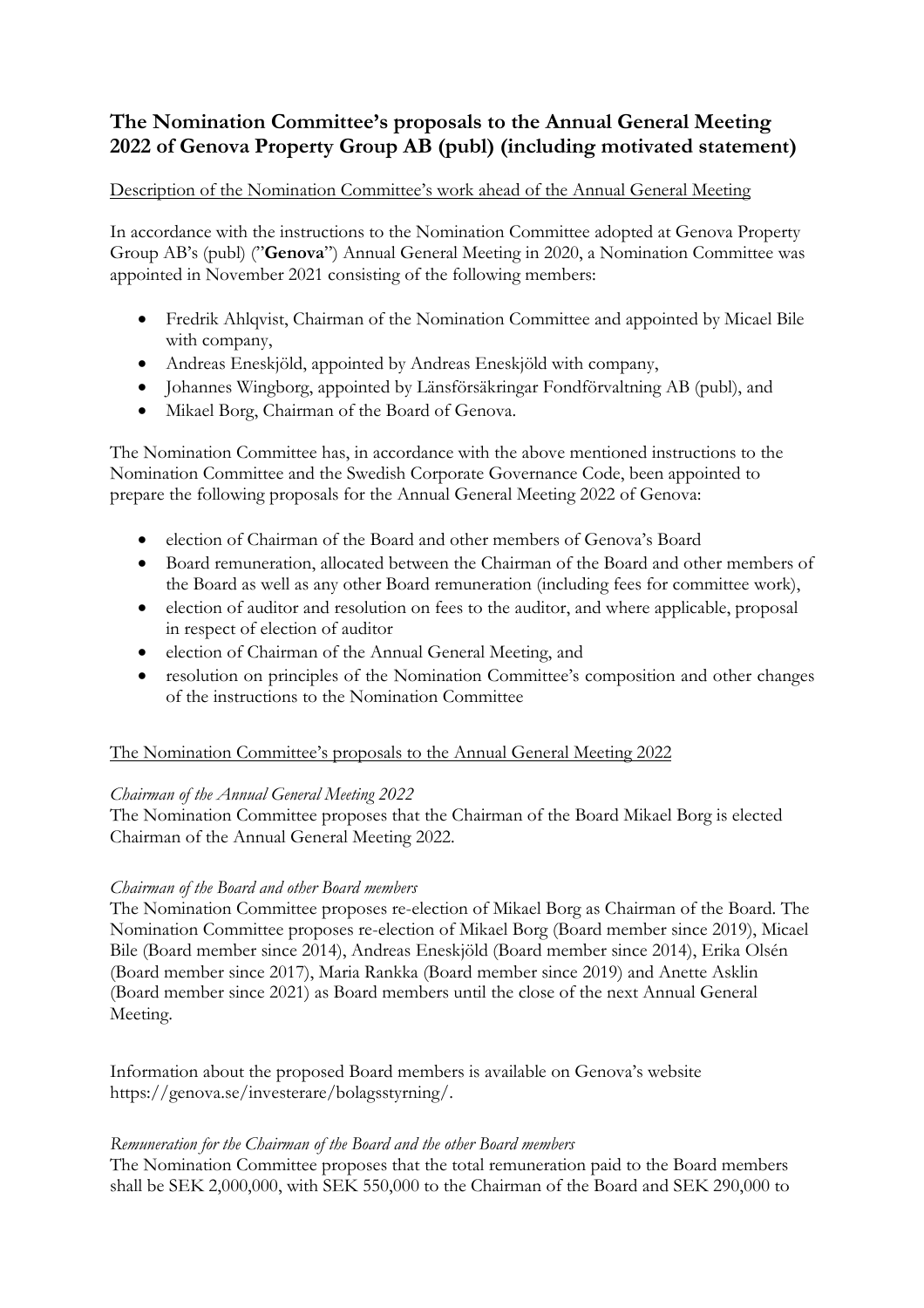each of the Board members elected at the Annual General Meeting. The Nomination Committee proposes that additional remuneration shall be paid to the Board members appointed by the Board to the Board's Audit Committee, with SEK 85,000 for the Chairman of the Audit Committee and SEK 60,000 for each of the other members. The Nomination Committee proposes that additional remuneration shall be paid to the Board members appointed by the Board to the Board's Remuneration Committee, with SEK 50,000 for the Chairman of the Remuneration Committee and SEK 40,000 for each of the other members.

#### *Number of Board members*

The Nomination Committee proposes that the number of Board members, elected by the Annual General Meeting, shall be six.

#### *Election of, and fees to, auditors*

The Nomination Committee proposes that Genova shall have one auditor without deputy auditor. The Nomination Committee proposes re-election of Ernst & Young AB until the close of the next Annual General Meeting. Ernst & Young AB has declared that Henrik Nilsson intends to continue as auditor in charge. The Nomination Committee proposes that the auditor's fees shall be paid according to approved account.

#### *Instructions for the Nomination Committee*

The Nomination Committee proposes no changes of the principles of the Nomination Committee's composition or of the instructions to the Nomination Committee and, accordingly, proposes that the instructions to the Nomination Committee shall be the same as for the preceding year.

#### Description of the Nomination Committee's work and motivated statement

The Nomination Committee has held two meetings at which minutes were kept, as well as contacts on an on-going basis in between, interviews with existing Board members and contacts with representatives of the executive management. The Nomination Committee has received a report from the Chairman of the Board on how the work in the Board is conducted and has received the results from a Board evaluation carried out by the Board.

The Nomination Committee has applied section 4.1 of the Swedish Corporate Governance Code as diversity policy when preparing this proposal. This entails that the Board shall have an appropriate composition of Board members, with regards to the company's business, phase of development and other circumstances. The Nomination Committee has also taken into account that the composition of the elected members of the Board should be diverse and provide width in terms of competence, experience and background. The overall evaluation of the Board demonstrates a well-functioning Board work and a width of competence in the Board.

The Nomination Committee considers that it is important that the Board members can devote the time and attention required to fulfil their tasks as Board members of Genova and the Nomination Committee has evaluated the Board members' other assignments outside of Genova, the time such assignments require and the risk of conflicts of interests caused by these assignments. According to the Nomination Committee's opinion, the proposed Board consists of a well-balanced composition of individuals in terms of competence, experience and width of different qualifications that together complement each other. The Nomination Committee further considers that the proposed Board balances the Nomination Committee's wish to reflect the owner structure in Genova but also take into account continuity and diversity. The gender